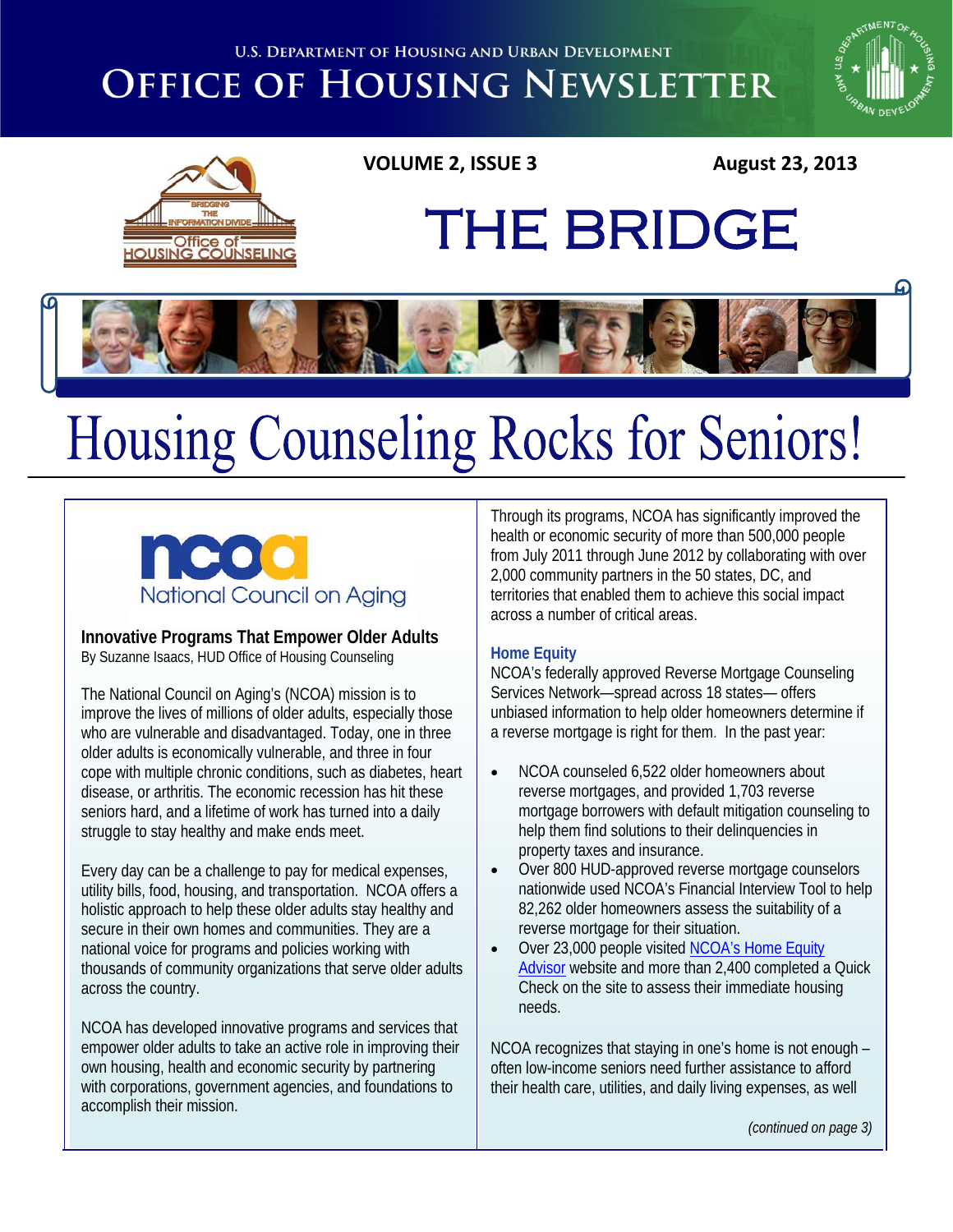### **FROM THE DEPUTY ASSISTANT SECRETARY**



**Sarah Gerecke** *Deputy Assistant Secretary Office of Housing*

#### Greetings,

While many of us are taking our final summer vacations before the school year begins for children and youth across the country, this edition of '*The Bridge'* focuses on a very important population, our seniors.

According to the U.S. Census Bureau, 40.3 million people were 65 and older in the United States in 2010, accounting for 13 percent of the total population. This age group was larger than in any other decennial census, up from 31.2 million in 1990 and 35.0 million in 2000. The projected population of seniors, 65 and older in 2050 is 85 million, which will be 20 percent of the total population.

As people are living longer, HUD is committed to ensuring that our seniors have affordable supportive housing and access to programs that help them age in place. HUD Secretary Shaun Donovan said, "The Obama Administration is committed to helping our senior citizens and persons with disabilities find an affordable place to live that is close to needed healthcare services and transportation."

(NCOA) and housing counseling agencies such as the Boulder County Housing Authority, the<br>Prighton Conter, Sonier Citizons United Community Services, Inc., and Little Divio In this edition of '*The Bridge*,' we feature organizations such as the National Council on Aging Brighton Center, Senior Citizens United Community Services, Inc., and Little Dixie Community Action Agency, that provide innovative programs and services benefitting seniors.

We learn more about the Home Equity Conversion Mortgage (HECM) or FHA's reverse mortgage program including how it can give older Americans greater financial security and how more housing counselors can become HECM certified. We also get an update on the outcome and lessons learned from a recent HUD HECM foreclosure prevention pilot in partnership with several organizations and government agencies including the NCOA, the National Reverse Mortgage Lenders Association (NRMLA), and Health and Human Services (HHS) - Area Agencies on Aging (AAA).

There are many resources available for our seniors and those of us who support them with information and services. We have included a resource page that provides easily accessible links to senior resources at HUD and beyond.

Keep up the good work and enjoy your vacation!

*~Sarah*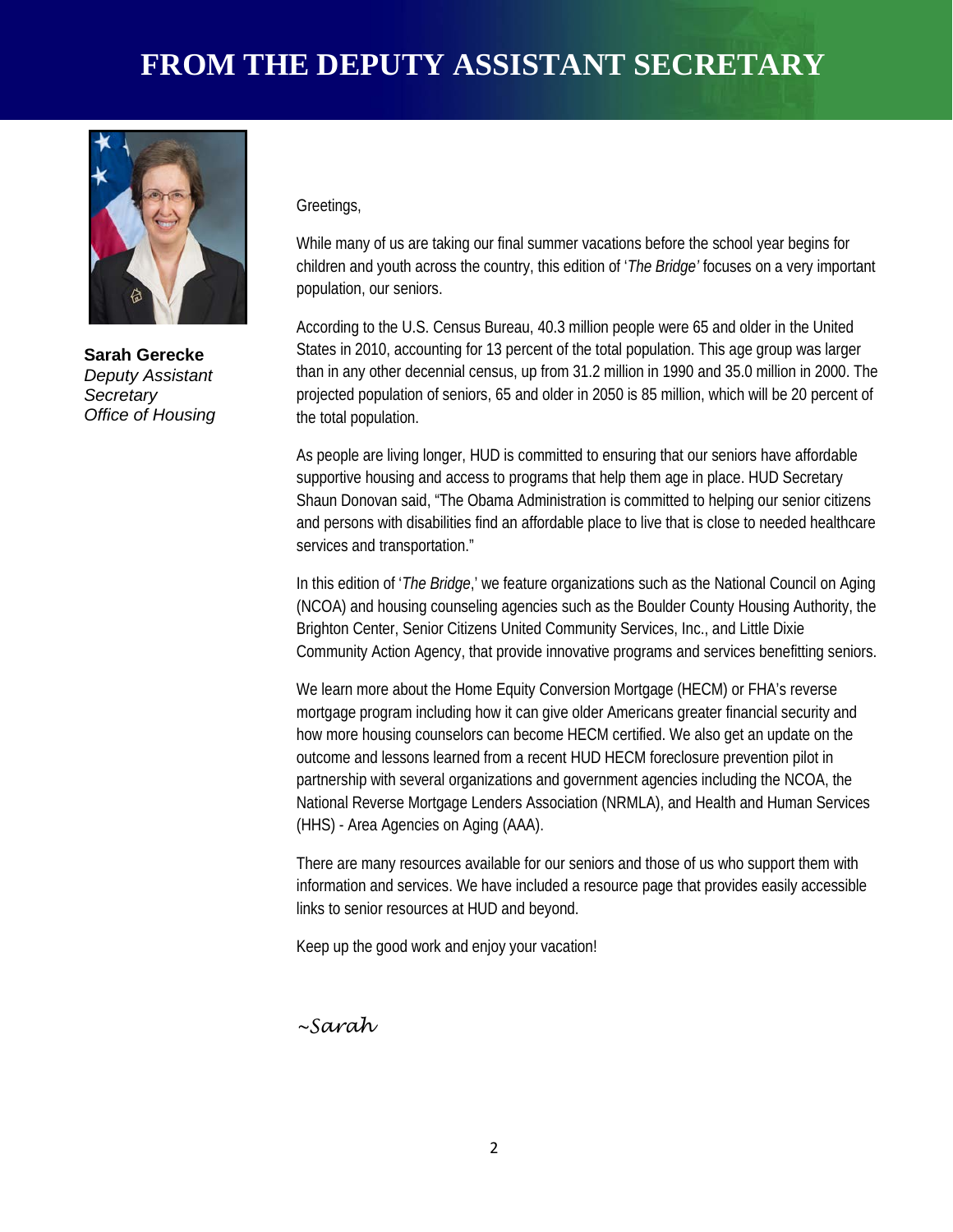#### *(continued from page 1)*

as to find ways to maximize their income, either through better budgeting or additional sources, and minimize the symptoms of chronic conditions. Through identification of benefits, economic casework, employment assistance, and chronic disease self-management programs, NCOA helps older adults to remain healthy and independent for as long as possible.



#### **Benefits**

- **[NCOA's Online BenefitsCheckUp® tool](https://www.benefitscheckup.org/)** is a free and confidential resource that enables older adults and their family members to search for thousands of public and private benefits that help pay for prescriptions, health care, food, and more. Last year, NCOA and their community partners helped more than 340,000 individuals apply for and receive nearly \$865 million in benefits.
- **[BenefitsCheckUp®](http://www.benefitscheckup.org/)** helped 180,000 of these individuals apply for and receive more than \$380 million in benefits.
- **CHAMPIONS OF SERVICE SERVICES**<br>individuals apply for and receive more than \$485 million in **CE** Expand their network • **NCOA's Community Partners** helped 160,000 benefits.

#### **Personal Economic Action Plans**

In the past year:

- NCOA's community partners helped more than 2,400 older adults who are struggling financially to assess their options, develop action plans, and connect to services and benefits that improved their economic well-being.
- 500 older adults received financial education using NCOA'[s Savvy Saving Seniors™](http://www.ncoa.org/enhance-economic-security/economic-security-Initiative/savvy-saving-seniors/savvy-saving-seniors.html) toolkits (available at [www.ncoa.org/SavvySeniors\)](http://www.ncoa.org/SavvySeniors).

#### **Jobs**

In the past year:

- As a national sponsor of the [Senior Community](http://www.ncoa.org/enhance-economic-security/mature-workers/senior-community-service-employment-program-scsep/) Service [Employment Program](http://www.ncoa.org/enhance-economic-security/mature-workers/senior-community-service-employment-program-scsep/) (SCSEP), NCOA provided job training and assistance to 4,396 low-income older workers who served 2.4 million hours of community service in nonprofit agencies.
- Over 840 of these older workers were placed into permanent jobs.
- Over 100 older adults were placed in jobs supporting environmental initiatives through th[e Senior](http://www.ncoa.org/enhance-economic-security/mature-workers/senior-environmental-employment-program-see/) [Environmental Employment](http://www.ncoa.org/enhance-economic-security/mature-workers/senior-environmental-employment-program-see/) program.

#### **Chronic Conditions**

In the past year:

- More than 100,000 older adults participated in nearly 4,600 Chronic Disease Self-Management Program community workshops nationwide.
- Approximately 30,500 older adult clients at 114 sites in 27 states participated in evidence-based community depression care management programs, nearly double the previous year.
- More than 2,000 adults participated in nearly 100 online self-management workshops.
- NCOA also successfully advocated for \$10 million in new federal funding for chronic disease selfmanagement programs.

#### **Looking Ahead**

In the coming year, the National Council on Aging plans to:

- Increase use of NCOA's consumer oriented economic security resources, includin[g BenefitsCheckUp®,](https://www.benefitscheckup.org/) [Home](http://www.homeequityadvisor.org/) [Equity Advisor,](http://www.homeequityadvisor.org/) and Savvy Saving Seniors™ financial education toolkits.
- Bring to scale innovations in benefits outreach and enrollment to reach broader geographic areas and populations.
- Expand their network of Economic Security Service Centers to enable more vulnerable older adults to receive personalized, one-on-one assistance.
- Provide targeted outreach to the population turning 65, so they can access the necessary resources and support to remain healthy and in their homes for as long as possible.

For more information, visit [www.ncoa.org](http://www.ncoa.org/) or contact: Amy Ford Director, Reverse Mortgage Counseling Services Network National Council on Aging

[amy.ford@ncoa.org](mailto:amy.ford@ncoa.org) 

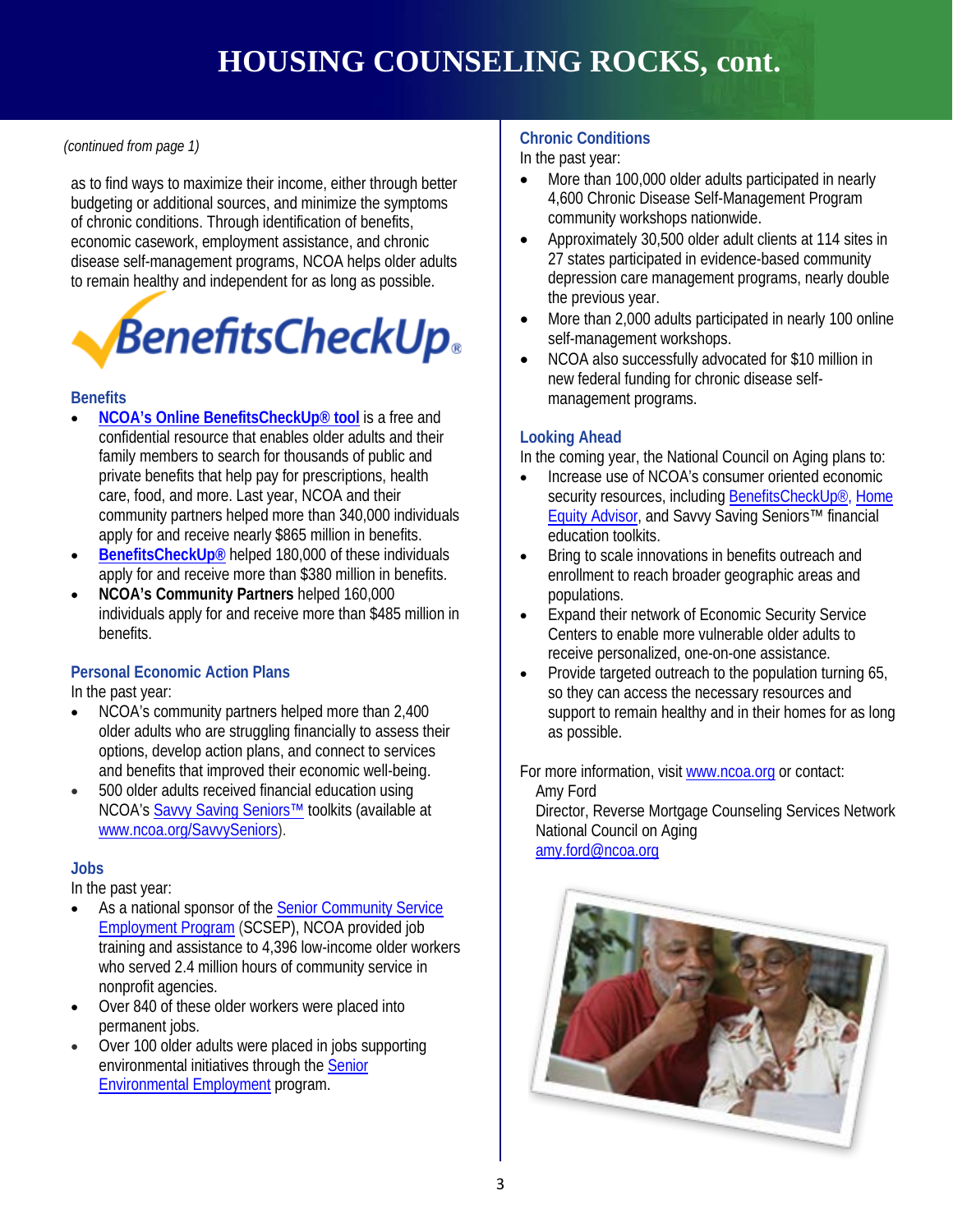### **INQUIRING MINDS WANT TO KNOW**

#### **What is the Home Equity Conversion Mortgage (HECM) and How Does It Benefit Seniors?**

The Home Equity Conversion Mortgage (HECM) is the Federal Housing Administration's (FHA) reverse mortgage program that lets borrowers convert a portion of the equity in their homes into cash. The equity that has built up over years of making mortgage payments can be paid to the homeowner. However, unlike a traditional home equity loan or second mortgage, HECM borrowers do not have to repay the loan until the homeowner no longer uses the home as their principal residence or fail to meet the obligations of the mortgage.

The benefits of a reverse mortgage include the ability to withdraw equity in a fixed monthly amount or a line of credit or a combination of both. Borrowers can also use a HECM to purchase a primary residence if the cash on hand can be used to pay the difference between the reverse mortgage proceeds and the sales price plus closing costs for the property being purchased.



#### **HECM Borrower Requirements**

- Be 62 years of age or older
- Own the property outright or paid-down considerably
- Occupy the property as your principal residence
- Not be delinguent on any federal debt
- Participate in a consumer information session given by a HUD-approved HECM counselor

#### **Property Requirements**

Must meet **all** FHA property standards and flood requirements:

- Single family home or 2-4 unit home with one unit occupied by the borrower
- HUD-approved condominium project
- Manufactured home that meets FHA requirements

#### **Financial Requirements**

- Income, assets, monthly living expenses, and credit history may be verified.
- Timely payment of real estate taxes, hazard and flood insurance premiums may be verified.

Visi[t HECM Requirements](http://portal.hud.gov/hudportal/HUD?src=/program_offices/housing/sfh/hecm/hecmhome) for more information on the reverse mortgage program.

#### **What Is Required to Become a HECM Counselor?**

| <b>HUD.GOV</b><br>Secretary Shaun Donovan | U.S. Department of Housing and Urban Development                                                                                                                                                                                                                                                                               |
|-------------------------------------------|--------------------------------------------------------------------------------------------------------------------------------------------------------------------------------------------------------------------------------------------------------------------------------------------------------------------------------|
|                                           | <b>HECM Counseling Agencies</b>                                                                                                                                                                                                                                                                                                |
|                                           | Welcome to FHA's search for HECM Counseling Agencies by location or name. You can search to find HECM Counselin<br>list of all active HECM Counseling Agencies in Washington, D.C., the important fields to fill would be the state and city fil<br>take a look at our help screen or contact the Single Family Administrator. |
| Sorted By:                                | Agency Name *                                                                                                                                                                                                                                                                                                                  |
| Agency<br>Name:                           |                                                                                                                                                                                                                                                                                                                                |
| City:                                     |                                                                                                                                                                                                                                                                                                                                |
| State:                                    | All States                                                                                                                                                                                                                                                                                                                     |
| Zip Code:                                 |                                                                                                                                                                                                                                                                                                                                |

Approximately 418 agencies nationwide and 1248 counselors are HUD-approved to provide reverse mortgage or HECM counseling. This number includes all branches, subgrantees, and affiliates of parent entities and locally approved housing counseling agencies.

Interested in expanding your agency's services to include HECM or reverse mortgage counseling?

- 1. First, at least one of your housing counselors must **pass HUD's HECM certification examination.**
- **CHAMPIONS OF SERVICE 2.** Next, **submit a revised agency work plan** to your HUD Office of Housing Counseling Point of Contact to add HECM counseling. The revision should include data on why there is a need in your service area, delivery formats (in-person, telephone, or other method), fees, and details about the HECM counseling your agency will offer including how you will follow the Counseling Protocol.
	- 3. Once approved, **HUD HECM roster counselors may offer counseling nationwide** only if the agency's housing counseling work plan has been HUD approved for that service area.

Adding more HECM approved agencies and counselors will greatly benefit seniors and provide them with more options for staying in their homes.

Visit [HECM counseling](http://portal.hud.gov/hudportal/HUD?src=/program_offices/housing/sfh/hcc/hecm.) to get more information on the certification examination.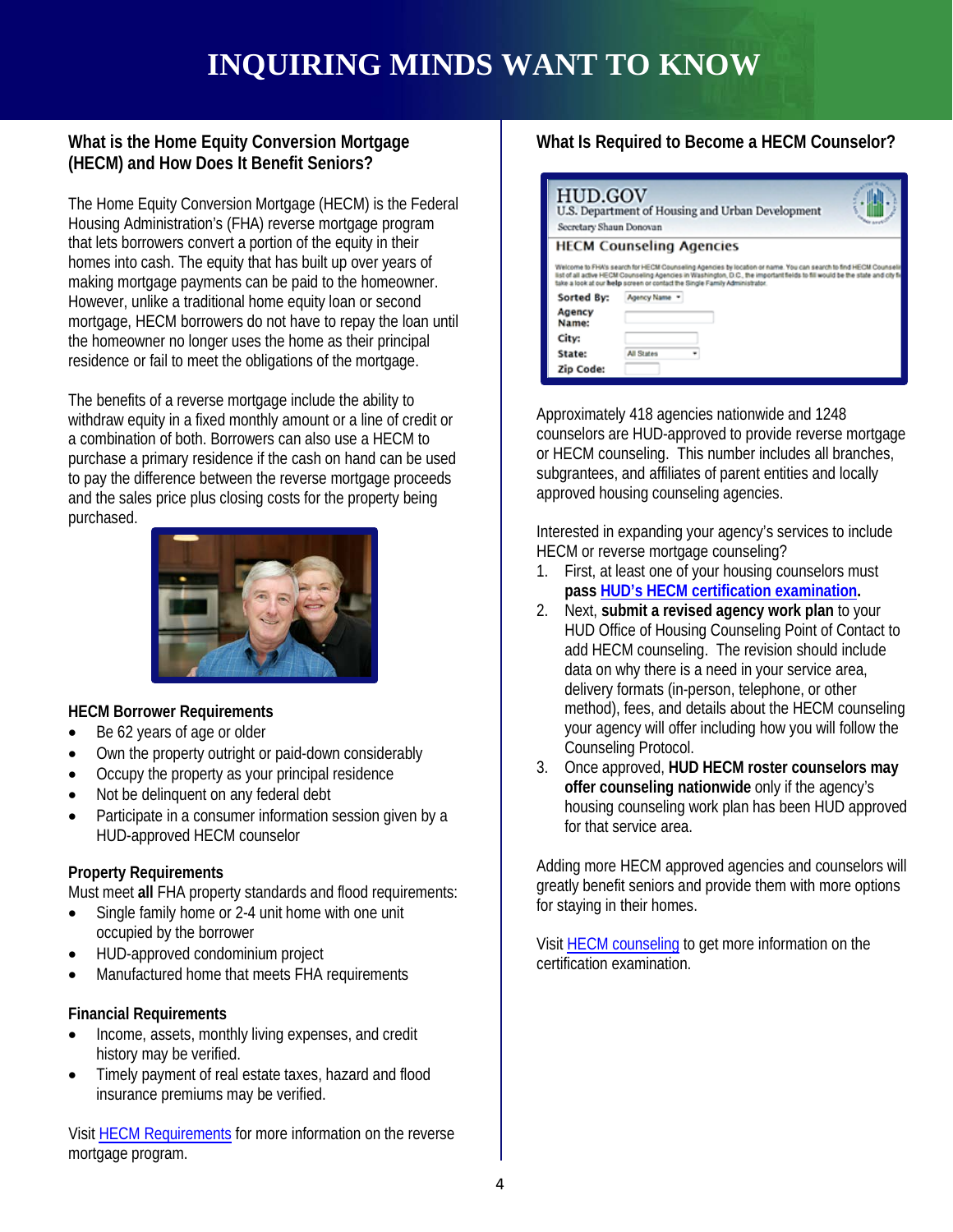### **OUT AND ABOUT AROUND THE NATION**



**Lessons Learned in HECM Foreclosure Prevention Pilot**  By Michael Levine, HUD Housing Program Officer, Philadelphia Homeownership Center

**Philadelphia, PA-** HUD became aware of the high incidence of Home Equity Conversion Mortgage (HECM) tax and hazard insurance (T & I) related defaults and foreclosures and decided to take action. In 2011, HUD began requiring that default letters from servicers inform delinquent borrowers about opportunities for property charge default counseling. Unfortunately, less than 20 percent of eligible borrowers responded to the letters.

The Philadelphia HUD Office and Homeownership Center working with HUD's National Servicing Center, developed a pilot to help property charge delinquent HECM borrowers in the Philadelphia area including – Philadelphia, Montgomery, Delaware, Bucks and Chester Counties – remain in their homes or achieve a soft landing with alternate housing.

including the National Council on Aging (NCOA), National (J.C.), completed in Augustave Council on Aging (NCOA), National (J.C.), completed in Augustave Council on Aging (NCOA), National (J.C.), completed in Augustave Coun In 2012, HUD lined up experienced partners to launch the pilot Foundation for Debt Management (NFDM), National Reverse Mortgage Lenders Association (NRMLA), Health & Human Services (HHS)-Area Agencies on Aging (AAA), and four servicers.

#### **The Process**

HECM housing counselors and servicers contacted borrowers via phone and mail to offer assistance and to request their participation in the pilot. Interested borrowers signed authorizations to permit the servicer to release their information to the NCOA and other HUD partners. For borrowers who did not respond, counselors attempted home visits, if the Privacy Act permitted.

Working with the borrower on their budget, the NCOA-National Foundation for Debt Management counselor helped to determine if there was a plan of action to prevent foreclosure. All efforts were made to ensure that the client stayed in the home, if that was the preference. After working on the budget, counselors referred clients to the:

- **Benefits Data Trust (BDT),** which assesses eligibility for additional public benefits with State and Federal agencies.
- **County AAA** for assistance with local resources and face-toface support, if needed.
- Lender or Servicer to review proposed repayment plan, if feasible, so the borrower could stay in the home.



**Aging Does Not Have to Mean Loss of Independence**  By Tonja Ahijevych, Housing Counseling Program Coordinator, BCHA

**Boulder, CO**- Nearly 34,000 people in Boulder County, CO are over the age of 65. Boulder County Housing Authority (BCHA), a division of the Boulder County Department of Housing & Human Services, provides a unique integration of specialized housing and social services for seniors, many of whom live on a fixed income.

Seniors can receive housing assistance through Housing Choice Vouchers, allowing them to choose housing within their community of choice and/or through affordable properties owned and managed by BCHA.

In response to the growing housing need for seniors, BCHA offers nine housing developments throughout the County specifically for Senior (age 55+) and Elderly (age 62+) residents. This includes the newest development, Josephine Commons (J.C.), completed in August 2012 and fully-leased upon opening. J.C. is Phase I of this community, which includes 70 apartments and two duplexes, community rooms, a full-kitchen with Meals on Wheels service, and a community garden. Phase II, to be completed in Fall 2014, will offer family housing for selfsufficiency program participants and seniors.

To further meet the needs of seniors, BCHA Housing & Community Education (BCHA - HCE) offers free individual counseling and education in areas of financial literacy, housing, reverse mortgage, and linkage to community programs. The focus is to provide the community with education, resources, direction, and empowerment to make choices around housing and finances that improve and maintain self-sufficiency.



*(continued on page 8)* 

 *<sup>(</sup>continued on page 6)*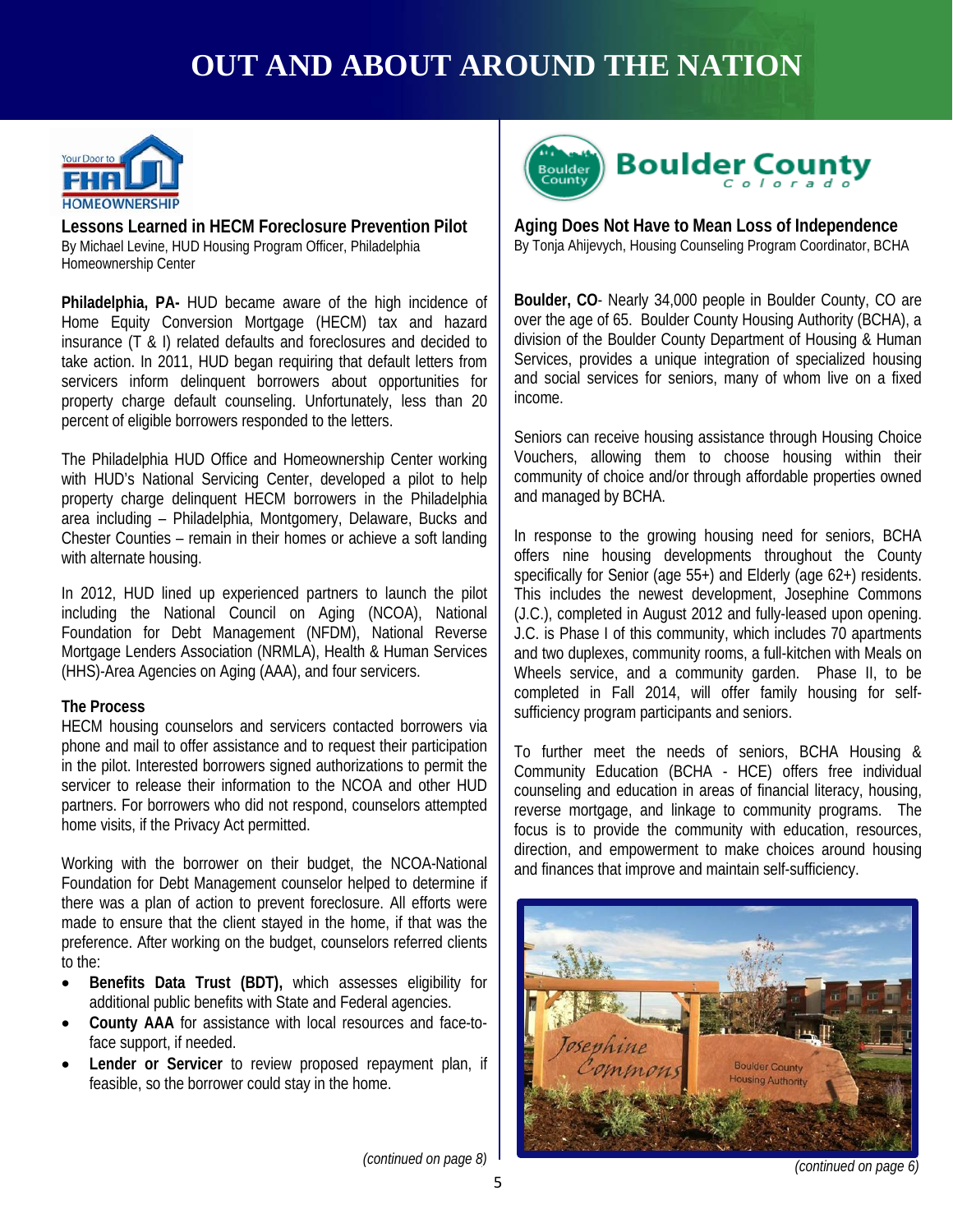#### *(continued from page 5)*

#### **Featured BCHA programs for seniors include:**

- **[Boulder County's Project HOPE](http://www.bouldercounty.org/family/seniors/pages/projhope.aspx):** Offers assistance to frail older adults to help them live with dignity and security through rental assistance, care coordination, and support services including transportation, home-delivered meals, and adult day-care.
- **[Boulder County Aging Services](http://www.bouldercounty.org/family/seniors/pages/agprograms.aspx)**: Provides caregiving, respite, long-term care, Medicare counseling, wellness and nutrition assistance, LGBT services, rental assistance, and more.
- **[Senior Tax Deferral](http://www.bouldercounty.org/property/taxes/Pages/seniordeferral.aspx):** Allows Colorado seniors to postpone tax payments until they sell their property, or their estate is settled after their death.
- **[Senior Tax Exemption](http://www.bouldercounty.org/dept/assessor/Pages/seniors.aspx):** Establishes a property tax exemption for qualifying senior citizens, and surviving spouses of senior citizens who previously qualified.
- **[Senior Tax Worker Program](http://www.bouldercounty.org/jobs/seniors): An opportunity for seniors to** earn money equivalent to the Boulder County-designated portion of their property taxes (up to \$1,000). Seniors must own property in Boulder County and live at the location where the taxes are due.

#### **Health & Safety Coverage Programs:**

- **Health & Safety Coverage Programs:**<br>• <mark>The Medicare Savings Program</mark>: Covers Medicare Part B Organize neighl premiums, and may cover co-pays.
- **[Old Age Pension:](http://www.bouldercounty.org/family/financial/pages/oap.aspx)** Provides cash benefits and in some cases Medicaid for those 60 and older who have little or no income.
- **[Home Care Allowance:](http://www.bouldercounty.org/family/seniors/pages/careservice.aspx)** Pays a caregiver to provide healthrelated services *(must be medically screened).*
- **Working Adults with Disabilities**: Provides a Medicaid purchase option for working adults with a qualifying disability.
- **[Adults without Dependent Children](http://www.bouldercounty.org/family/medical/pages/hhsmedicaid.aspx)**: Medicaid is available to low-income adults between 19 and 64 years old who do not have a dependent child living in the home with them.
- **[Long-Term Medicaid](http://www.bouldercounty.org/family/seniors/pages/ltcareombud.aspx)**: Assistance for adults and children who need long-term support to remain in their home, or who need nursing home care *(must be medically screened).*

#### **Other Services:**

• **[Adult Protection:](http://www.bouldercounty.org/family/seniors/pages/hhsadultprotsrserv.aspx)** Our staff investigates reports of abuse, neglect (including self-neglect), and financial exploitation of at-risk adults who are unable to protect themselves due to a physical or mental limitation. We can help arrange some limited short-term or emergency services, provide case coordination and short-term case management, and help coordinate or provide guardianship or representative payee services, and referral information.

For more information on Boulder County Housing Authority and their programs for seniors, visit [www.bouldercounty.org.](http://www.bouldercounty.org/)

#### **Seniors Tackle Tough Community Issues with Volunteer Network**

By Stephanie Stiene, Financial Services Director, Brighton Center, Inc.



**Brighton, KY**- Since 1966, Brighton Center has served as an innovative

leader that strengthens the vitality of the community and engages people as they work and live to achieve their hopes and dreams. From modest beginnings, Brighton Center has grown to provide a uniquely comprehensive range of programs and services including family and work supports; financial and homeownership; workforce development; substance abuse recovery; early childhood education; and neighborhood based programs including housing development.

Brighton Center also provides targeted services for seniors such as reverse mortgage counseling and the following programs:

- **[Retired Senior Volunteer Program \(RSVP\)](http://www.nationalservice.gov/programs/senior-corps/rsvp)** is America's largest volunteer network for people 55 and older. RSVP is comprised of nearly 500,000 volunteers across the country who tackle tough issues in their communities. The program offers a full range of volunteer opportunities with many local non-profit organizations to:
	- o Organize neighborhood watch programs
	- o Tutor and mentor disadvantaged or disabled youth o<br>
	Renovate homes
	- o Renovate homes<br>o Teach English to
	- o Teach English to immigrants<br>o Assist victims of natural disase
	- Assist victims of natural disasters.

Funded by the Corporation for National and Community Service, volunteers choose how, where, and how often they want to serve.

**[Senior Medicare Patrol \(SMP\)](http://www.stopmedicarefraud.gov/preventfraud/smp/)** empowers seniors through increased awareness and understanding of protecting themselves from the economic and health-related consequences of Medicare and Medicaid fraud, error and abuse. The SMP also serves to enhance the financial, emotional, physical, and mental well-being of older adults – thereby increasing their capacity to maintain security and independence in retirement, and to make better financial and healthcare choices.

Brighton Center offers financial education (and scam awareness) in group settings to seniors, as well as, support services to make sure their basic needs are met so they can age in place.

For more information on current RSVP volunteer opportunities, visit [www.brightoncenter.org](http://www.brightoncenter.org/) or contact Stephanie Stiene, Financial Services Director at 859.491.8303, ext. 2324.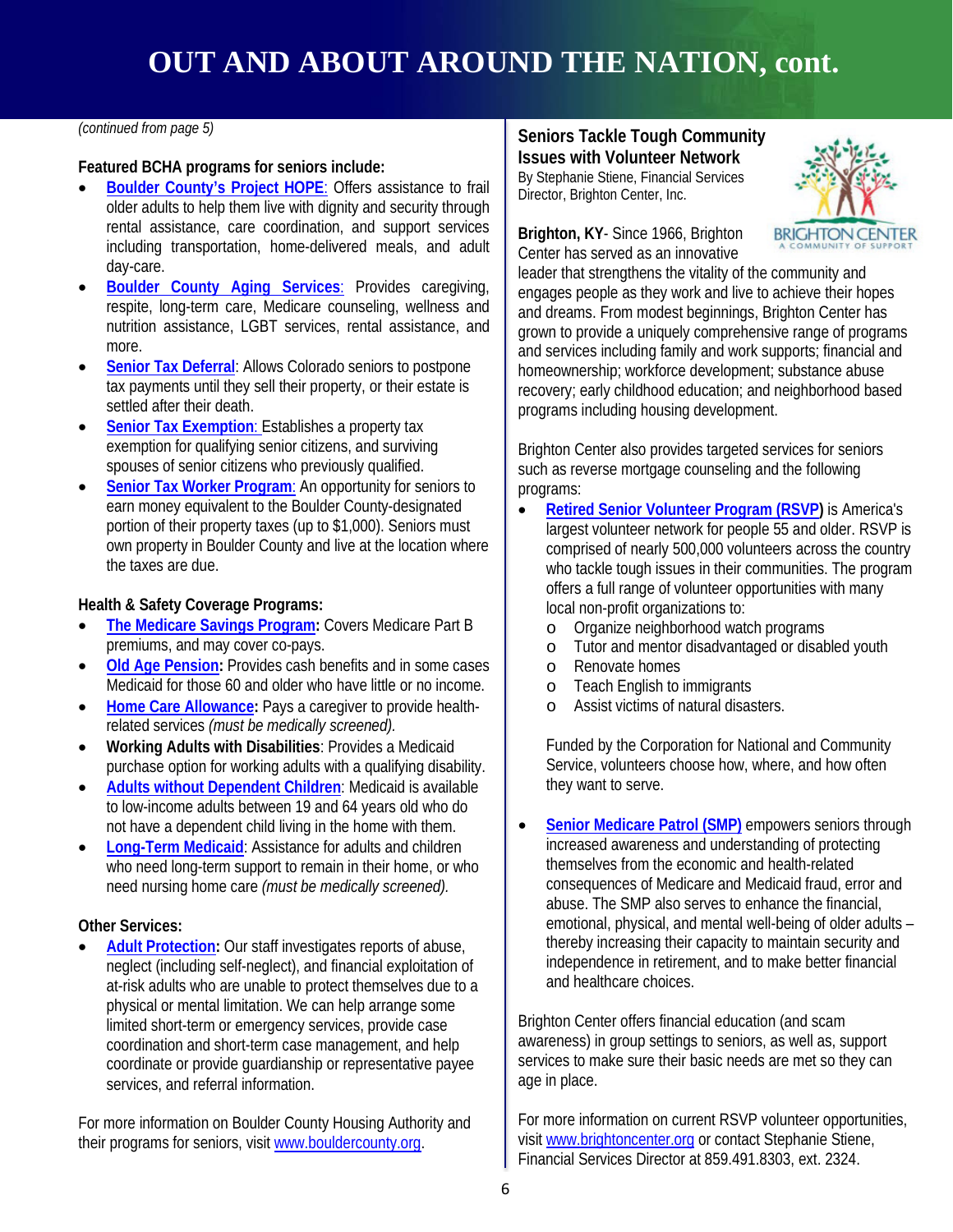### **INQUIRING MINDS WHAT TO KNOW**

**What Housing Assistance is Available for Seniors Seeking Affordable Rental Housing?**

#### **THE OBAMA ADMINISTRATION ANNOUNCED \$749 MILLION TO FUND HOUSING FOR VERY LOW-INCOME SENIORS AND PERSONS WITH DISABILITIES**

[Washington, DC](http://portal.hud.gov/hudportal/HUD?src=/press/press_releases_media_advisories/2011/HUDNo.11-266) - Thousands more very low-income senior citizens and persons with disabilities now have access to affordable supportive housing thanks to \$749 million in housing assistance provided by the U.S. Department of Housing and Urban Development (HUD). These grants helped non-profit organizations produce accessible housing, offer rental assistance, and facilitate supportive services for the elderly and persons with disabilities.

The grant funding awarded under HUD's Sections 202 and 811 Supportive Housing programs kick started construction or major rehabilitation on more than 189 housing developments in 42 states and Puerto Rico. When complete, more than 4,800 elderly households and persons with disabilities will have been affordably housed with access to needed services.

"The Obama Administration is committed to helping our senior citizens and persons with disabilities find an affordable place to live that is close to needed healthcare services and transportation," said HUD Secretary Shaun Donovan. "Recent bipartisan changes to these two supportive housing programs will allow us to better serve some of our more vulnerable populations who would otherwise be struggling to find a safe and decent home of their own."

Enacted in early 2011 with strong bipartisan support, the *Frank Melville Supportive Housing Investment Act* and the *Section 202 Supportive Housing for the Elderly Act* provided needed enhancements and reforms to both programs. Nonprofit grant recipients will now receive federal assistance that is better connected to state and local health care investments, allowing greater numbers of vulnerable elderly and disabled individuals to access the housing they need even more quickly.

**[Section 202 - Supportive Housing for the Elderly](http://portal.hud.gov/hudportal/HUD?src=/program_offices/housing/mfh/progdesc/eld202)** provides very low-income elderly persons, 62 years or older with the opportunity to live independently in an environment that provides support services to meet their unique needs. Nearly 400,000 homes for low-income elderly households have been produced to date from Section 202, which is currently the only federal program that expressly addresses this need for affordable elderly housing.

By funding research to identify 'promising practices' in partnership with Health & Human Services (HHS), HUD is evaluating existing



models of affordable housing with services for elderly populations.

Some of the innovative work in progress includes research on, "*Enhancing Aging in Place for Older Adults: Design of a Demonstration Program of Housing with Services*." The Lewin Group and [Leading Age,](http://www.leadingage.org/) an association of 6,000 not-for-profit organizations dedicated to making America a better place to grow old, are analyzing effective models of pairing affordable housing with supportive services that allow the elderly to age in place, which improves the quality of life and provides cost savings.

ities find an affordable place to *Services at Home"* (SASH) program which: One of the programs in the study is "*Vermont's Support and* 

- Provides place-based community health teams that coordinate care and long-term services and support.
- Focuses on reducing unnecessary Medicare and Medicaid expenditures.

The study will also compare outcomes of SASH participants in HUD housing to individuals who are not in HUD housing.

**[Section 811- Project Rental Assistance](http://portal.hud.gov/hudportal/HUD?src=/program_offices/housing/mfh/progdesc/disab811)** serves very lowincome persons with disabilities and provides them with the opportunity to live independently in their communities by increasing the supply of rental housing with the availability of supportive services.

Benefits of Section 811 include:

- Helping vulnerable populations,
- Helping prevent and end homelessness among people with disabilities.
- Providing community living opportunities, and
- Expanding integrated permanent supportive housing options.

Get the latest information on [Section 202, Section 811 and](http://portal.hud.gov/hudportal/HUD?src=/program_offices/housing/mfh/progdesc)  [other multifamily programs.](http://portal.hud.gov/hudportal/HUD?src=/program_offices/housing/mfh/progdesc)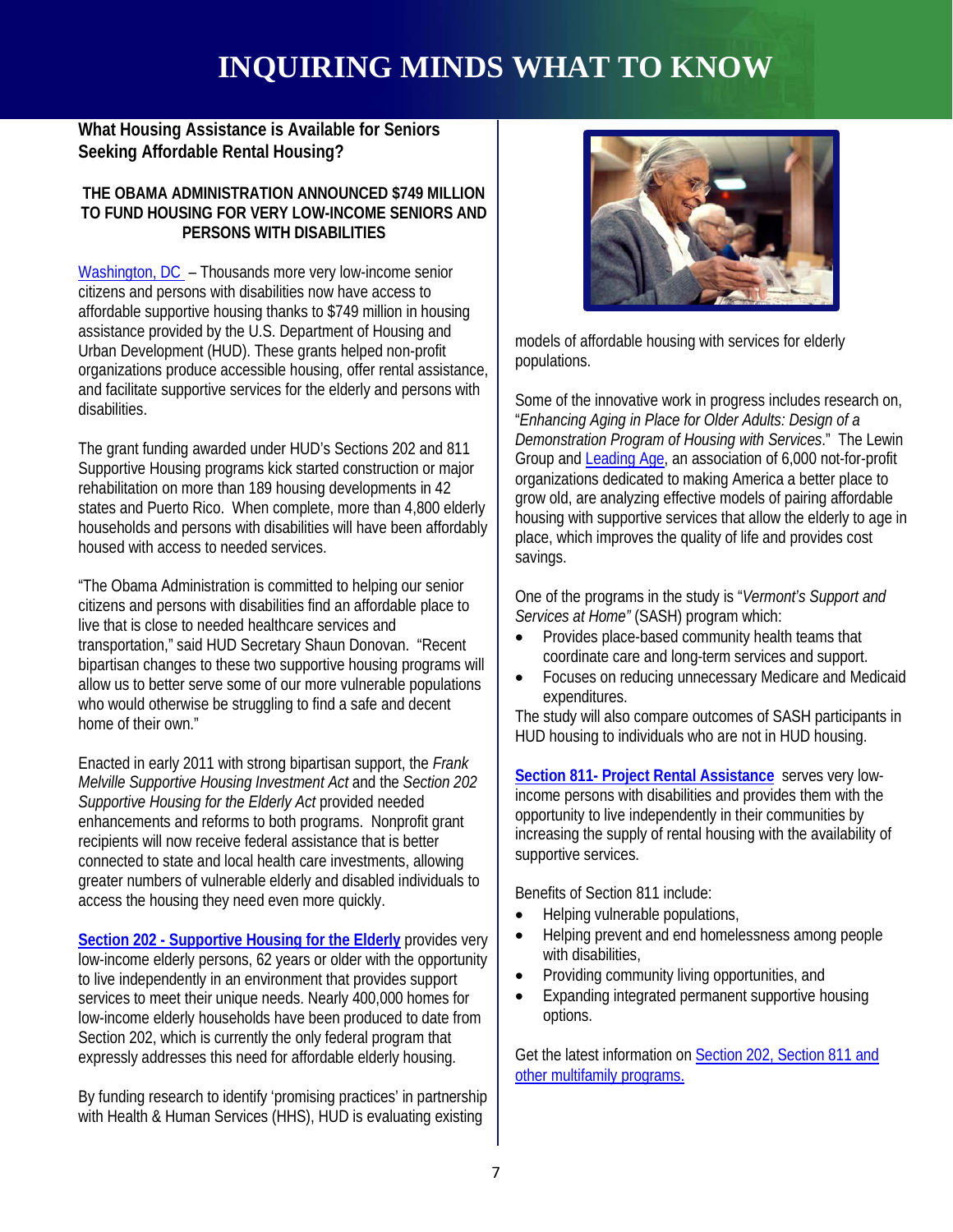### **OUT AND ABOUT AROUND THE NATION, cont.**

#### *(continued from page 5)*

If no repayment plan was feasible, the counselor worked with the borrower and his/her family and friends, along with Area Agencies on Aging, to find suitable replacement housing and assist with relocation. By reaching out to subsidized and market rate housing providers, the counselor identified vacant units at affordable rents.

#### **Pilot Results**

By the end of the pilot in June 2013, counselors achieved a rate greater than 50% in developing feasible repayment plans for borrowers. Only 20% of borrowers were being prepared for a "soft landing." And the remainder were still in counseling.

#### **Lessons Learned**

With good counseling and flexible servicing, many borrowers can get back on track even if the loan was approved as due and payable. Major takeaways from the pilot include:

- Benefits enrollment, creative counseling and budgeting are key.
- Counselors and servicers need to partner to triage and fix salvageable loans.
- Each servicer deals uniquely with the seeming conflict **CHAMPIONS OF SERVICE** between HUD deadlines/rules designed to reduce risk and not wanting to evict seniors.
- For a win-win, servicers should meet all HUD requirements and take judicious and creative advantage of flexibilities provided by the [FAQs to Mortgagee Letter](http://portal.hud.gov/hudportal/documents/huddoc?id=ML11-01HECMIndustryFAQ.pdf) [\(ML\) 11-01.](http://portal.hud.gov/hudportal/documents/huddoc?id=ML11-01HECMIndustryFAQ.pdf)

More defaulted mortgagors can be helped, if they could be reached before they are due and payable

- Since few contact HCAs after receiving a default letter, we need better ways to connect them with counselors.
- All authorization forms signed by the mortgagor when first receiving HECM counseling should contain language allowing their contact information to be sent to the Property Charge Loss Mitigation (PCLM) default counselors, if default occurs.
- If such authorization existed, servicers would be in a position to alert PCLM counselors directly about a default.
- With upcoming Home Equity Reverse Mortgage Information Technology upgrades, HUD would be another option for such an alert if all servicers provide complete default data.

For more information on the HECM Pilot, visi[t www.ncoa.org.](http://www.ncoa.org/)

#### **Key Techniques to Assist HECM Borrowers**

- 1. Enroll in benefits,
	- a. e.g., Medicare Savings Program, Supplemental Security Income
	- b. Weatherization & Low-Income Home Energy Assistance Program
- 2. Secure new insurance policy replacing forced place insurance.
- 3. Get live-in family members to commit funds
- 4. Get lenders to refund tax & hazard insurance overpayment
- 5. Bundle or forego internet, cable, or land line phone
- 6. Provide flexible enforcement on new monthly budget

#### **HECM Pilot Success Story**



Mrs. Harris had fallen behind on her T&I and was experiencing a \$600 monthly budget shortfall. She was in default for \$4,508.00 and agreed to participate in the HECM pilot program because she wanted to stay in her home.

After meeting with her NCOA-NFDM counselor to conduct a budget analysis, the counselor enrolled Mrs. Harris in a Repair Assistance Program to fix deferred maintenance at her home. After the repairs were made, Mrs. Harris was able to get rid of her forced placed insurance, resulting in cost savings.

Benefits Data Trust (BDT) enrolled Mrs. Harris in the Supplemental Nutrition Assistance Program (SNAP) or food stamp program to receive \$200 per month and Medicare, which saved her \$105 per month. In addition, she received a Low Income Subsidy (LIS) prescription co-pay reduction.

Her lender agreed to an extended repayment plan from 12 to 24 months and Mrs. Harris' daughter agreed to pay her car expenses.

By participating in the HECM pilot program, getting counseling to manage her budget, and enrolling in benefit programs, Mrs. Harris was able to decrease her budget shortfall and successfully remain in her home to age in place.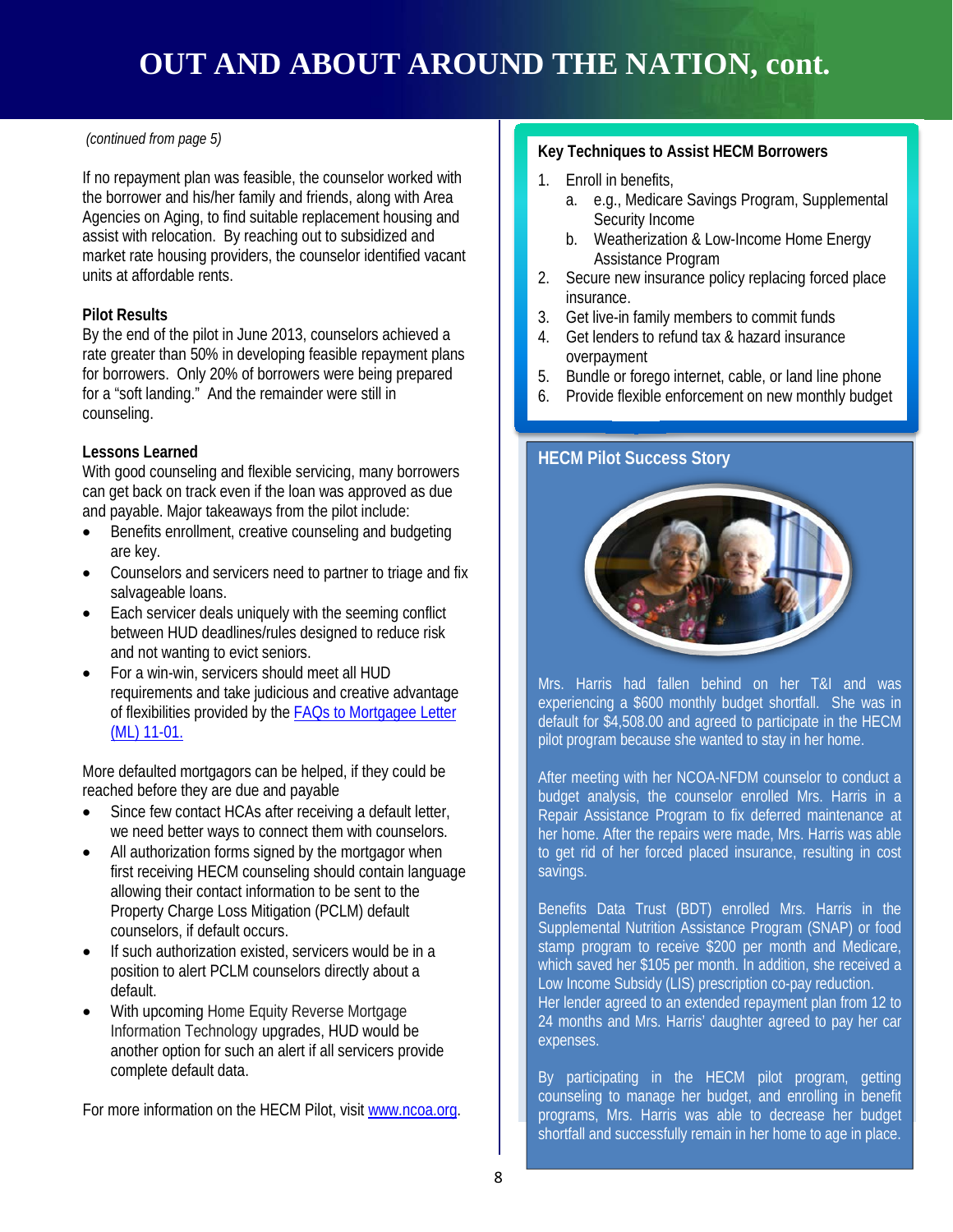### **RESOURCES FOR SENIORS**

HUD.gov has a wealth of information to help housing counselors provide guidance to and find resources for their senior clients. Remember, only HUD HECM roster counselors can provide HECM counseling for seniors.

### **[Information for Senior Citizens](http://portal.hud.gov/hudportal/HUD?src=/topics/information_for_senior_citizens)**

Looking for housing options for yourself, an aging parent, relative, or friend? Do some research first to determine what kind of assistance or living arrangement you need. [http://portal.hud.gov/hudportal/HUD?src=/topics/informatio](http://portal.hud.gov/hudportal/HUD?src=/topics/information_for_senior_citizens) [n\\_for\\_senior\\_citizens](http://portal.hud.gov/hudportal/HUD?src=/topics/information_for_senior_citizens)

#### **[HUD Subsidized Low Rent Apartment Search by](http://www.hud.gov/apps/section8/index.cfm)  [City and State](http://www.hud.gov/apps/section8/index.cfm)**

First select the state then a new menu will appear allowing further filtering by county and/or city and number of bedrooms. Leave zip code blank to get a complete list of HUD subsidized apartments in the city or county. <http://www.hud.gov/apps/section8/index.cfm>

### **[Find Your Local Public Housing Agency \(PHA\)](http://portal.hud.gov/hudportal/HUD?src=/program_offices/public_indian_housing/pha/contacts) CHAMPIONS U.S. Department**

If you need **[public housing](http://portal.hud.gov/hudportal/HUD/program_offices/public_indian_housing/programs/ph)** assistance or would like specific information about public housing programs such as **[housing choice vouchers](http://portal.hud.gov/hudportal/HUD/program_offices/public_indian_housing/programs/hcv)**, please contact your local Public Housing Agency. [http://portal.hud.gov/hudportal/HUD?src=/program\\_offices](http://portal.hud.gov/hudportal/HUD?src=/program_offices/public_indian_housing/pha/contacts) [/public\\_indian\\_housing/pha/contacts](http://portal.hud.gov/hudportal/HUD?src=/program_offices/public_indian_housing/pha/contacts)

#### **Understanding the HECM Program**

Reverse mortgages are increasing in popularity with seniors who have equity in their homes and want to supplement their income.

[http://portal.hud.gov/hudportal/HUD?src=/program\\_offices](http://portal.hud.gov/hudportal/HUD?src=/program_offices/housing/sfh/hecm/hecmhome) [/housing/sfh/hecm/hecmhome](http://portal.hud.gov/hudportal/HUD?src=/program_offices/housing/sfh/hecm/hecmhome)

**Counseling Guidelines for HECM Borrowers with Delinquent Property Taxes/Insurance**

[http://portal.hud.gov/hudportal/documents/huddoc?id=ohc](http://portal.hud.gov/hudportal/documents/huddoc?id=ohc_guidelossmit.pdf) [\\_guidelossmit.pdf](http://portal.hud.gov/hudportal/documents/huddoc?id=ohc_guidelossmit.pdf)

National organizations and government agencies providing senior housing information and resources include:



Government resources for seniors on money, housing, health, consumer protection, and more. <http://www.usa.gov/Topics/Seniors.shtml>



Before entering into [a reverse mortgage](http://www.aarp.org/money/credit-loans-debt/reverse_mortgages/) agreement educate yourself, consult with trusted advisors and understand the pros and cons [http://www.aarp.org/money/credit-loans](http://www.aarp.org/money/credit-loans-debt/reverse_mortgages/)[debt/reverse\\_mortgages/](http://www.aarp.org/money/credit-loans-debt/reverse_mortgages/)

U.S. Department of Health & Human Services [Administration for Community Living \(ACL\)](http://www.acl.gov/Get_Help/Help_Older_Adults/Index.aspx) ( Structured to provide general policy coordination while retaining unique programmatic operations specific to the needs of each population we serve. [http://www.acl.gov/Get\\_Help/Help\\_Older\\_Adults/Inde](http://www.acl.gov/Get_Help/Help_Older_Adults/Index.aspx) [x.aspx](http://www.acl.gov/Get_Help/Help_Older_Adults/Index.aspx)



National Reverse Mortgage Lenders Association [Reverse Mortgage Calculator](http://www.reversemortgage.org/About/ReverseMortgageCalculator.aspx) Your Guide to Reverse Mortgages <http://eldercare.gov/Eldercare.NET/Public/Index.aspx>

### eldercare locator

- Gelebrating 20 Years -**Connecting You to Community Services** 

A public service of the U.S. Administration on Aging (AOA) connecting you to services for older adults and their families. Reach us at 1-800-677-1116.

<http://eldercare.gov/Eldercare.NET/Public/Index.aspx>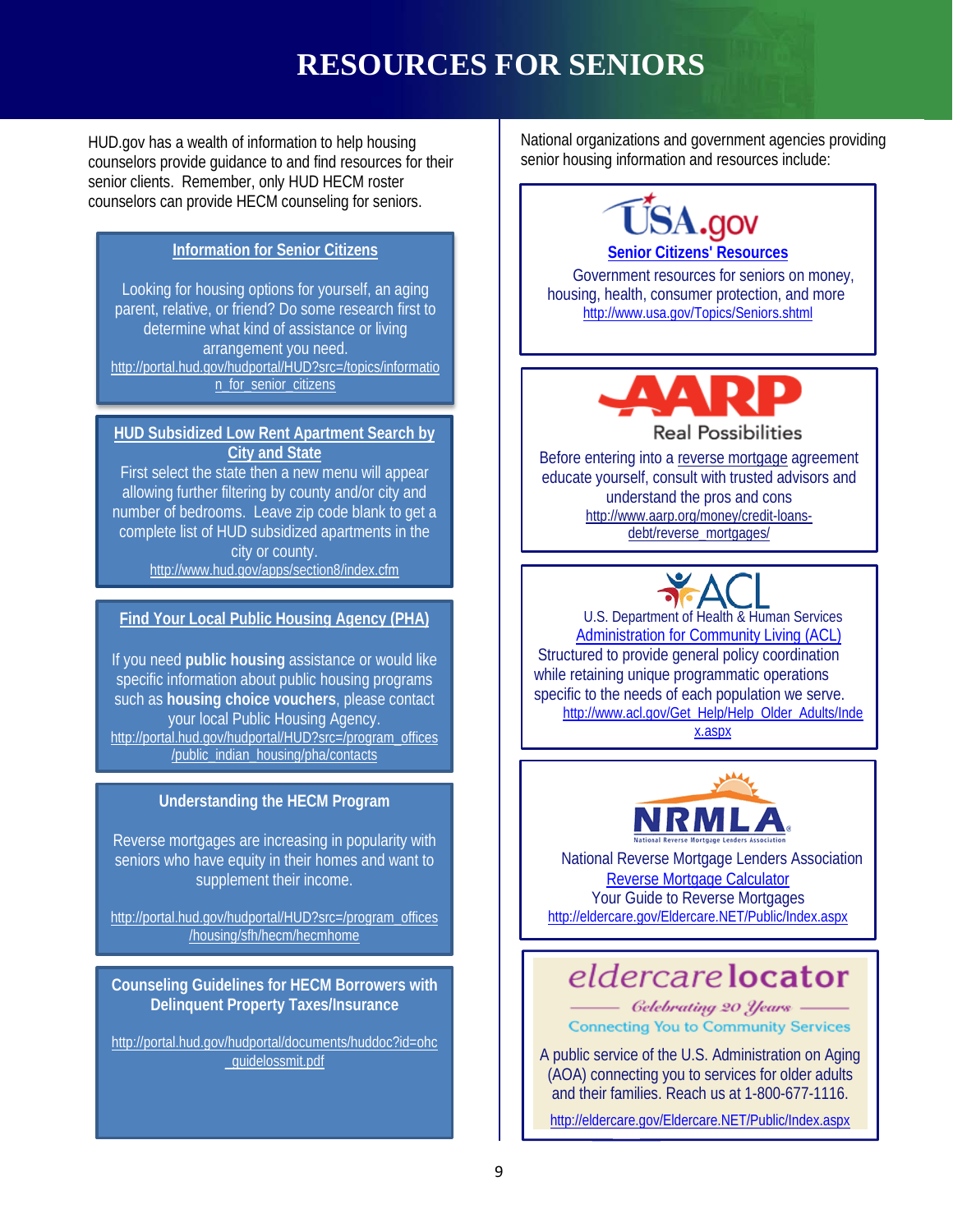### **CHAMPIONS OF SERVICE**



**Ruby Gann** has worked as a housing counselor with Little Dixie Community Action Agency (LDCAA) in Choctaw County, OK for more than seven years. In addition to her housing counseling duties, Ms. Gann takes the lead in reporting, tracking and evaluating counseling activities agency-wide and ensures all LDCAA counselors are in compliance.

ws. Gann truly has a passion for helping people and she<br>exemplifies the Mission of Community Action: *"Helping* [1] The family had their o Ms. Gann truly has a passion for helping people and she *People. Changing Lives."* She is dedicated to every client she works with to help them achieve their dreams of homeownership. When clients present with credit issues, and/or other factors that negatively impact their goals, she simply WILL NOT give up on them. She will make repeated contacts to creditors until she successfully works out a plan of action. She maintains consistent contact with clients always offering encouraging words to keep them on track, refusing to allow them to give up on their dreams.

Ms. Gann is trained and certified to provide various types of counseling. However, her area of expertise and what she is exceptional in is credit counseling. She has a very successful track record of working with creditors and getting them to lower or in some cases, forgive debt.

For example, in 2010, a client applied to Little Dixie for housing through the HOME program for housing rehabilitation. At this time, Little Dixie was focusing on replacement of dilapidated homes that met with HUD's HOME program criteria. The family consisted of a 72-year old U.S. Veteran and his wife. Both were retired and living on a fixed income that met the low-income federal guidelines. Sadly, the applicant (Veteran) was also battling cancer. Although the HOME program did not require participants to have exceptional credit, it did require families to have clear title on the property they owned.

A title search revealed a tax lien on the property, making the family ineligible until the penalties were paid. The amount due exceeded \$3,000 which was more than the family could afford, especially with the medical expenses. Furthermore, the family was adamant that they did not owe the debt.

The family was referred to Ms. Gann by the Rehab program director and upon review of their file, she was committed. They were an elderly couple who were living in very dilapidated housing. Their roof leaked throughout the home; in some areas - the floors had caved in and there were many other problems that made the home unsafe and impossible to heat and cool.

Ms. Gann immediately contacted the Tax Commission and began the process of trying to come to a resolution. It was a time-consuming and very difficult and unique situation. After a lot of hard work and collection of documentation, and due to the unique circumstances, Ms. Gann was able to have the debt completely waived.

The family had their old dilapidated home torn down and replaced with a brand new manufactured home that featured numerous energy savers and was much safer and affordable. The lowered utility costs equated to an increase in expendable income.

Ruby Gann is a Champion of Service, because, without question, her hard work, dedication and personal characteristics have resulted in many families achieving their dream of homeownership. She goes above and beyond what is required. She never complains and keeps her eye on the prize---getting families into a safe and affordable home.

She is an asset to Little Dixie and to her community and to every agency whose goal is to help people achieve their dreams and become homeowners.

#### **Congratulations Ruby Gann, we honor you as a Champion of Service!**



*THE BRIDGE* **is pleased to recognize Champions of Service who have provided exemplary service in the Housing Counseling arena, inside and outside of HUD. Nominations of persons both inside and outside of HUD are welcomed. Please send your nominations by the 20th of each month to: [thebridge@hud.gov.](mailto:thebridge@hud.gov)**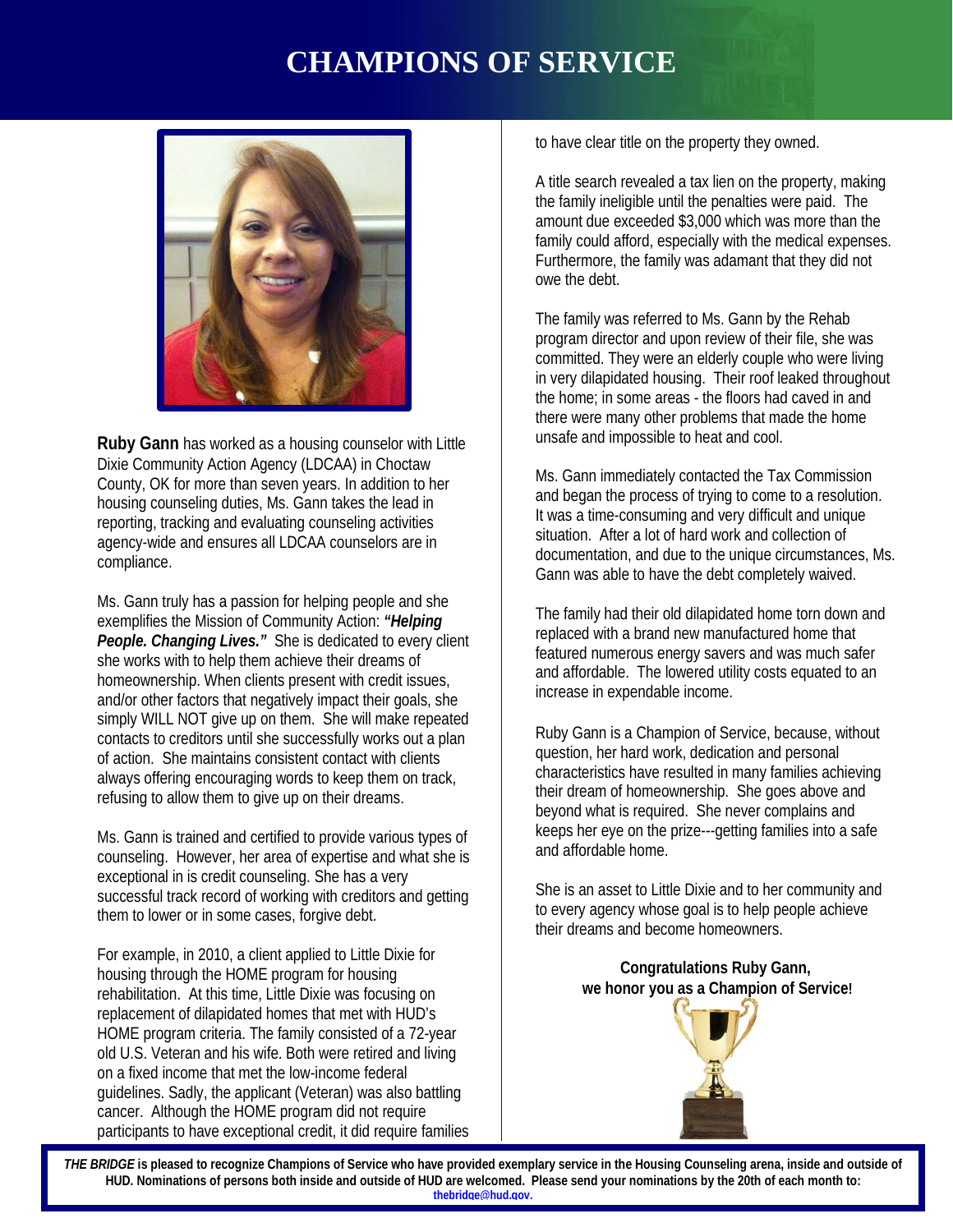### **SUCCESS STORY**



#### **Benefits Check Up Tool: Providing Access and Information to Life Changing Programs** By Roberta McQuaid Monou, HECM Counselor, SCUCS

**Senior Citizens United Community Services, Inc**. (SCUCS) is a non-profit agency that provides services that enhance the quality of life for senior citizens in Southern New Jersey, especially those with the greatest socioeconomic need. SCUCS offers services such as:

- In-home Care
- Geriatric Care,
- Housing Assistance,
- General Housing Counseling,
- HECM counseling,
- Camden County Nutrition Project,
- Emergency Services- 24 hour hotline,
- Financial Services,
- Recreation Trips, and
- Volunteer Opportunities.

Recently, SCUCS HECM counselor **Ms. Roberta McQuaid Monou** assisted a client who was at-risk due to a property tax related default. Ms. Barbara, a senior who lives alone in her own home, came into the office seeking housing assistance. She had worked for many years until she was diagnosed with cancer. The treatment helped Ms. Barbara to survive the disease, but ruined her teeth. She could not work while in treatment, which affected her finances. As a result of her illness, she also could not afford to buy needed dentures or pay her property taxes.

Ms. Barbara was unaware that due to her loss of income, she became eligible for many programs. After her initial meeting with Ms. Monou, she learned that there were more than 40 pages of programs available to her. When she returned for face-to-face counseling with Ms. Monou, they completed the *Benefits Check Up*, which alerted her to specific programs to meet her housing needs.

While her lender strongly directed Ms. Barbara to a fixed rate product, she really needed a resource that would last as long as she would. Through counseling, Ms. Monou was able to show Ms. Barbara all of her options and how they would play out in the future.

Ms. Barbara decided on a reverse mortgage which was directed to pay off her back taxes. She has a line of credit which will ensure that she can pay her taxes for many years to come. She also receives prescription drug assistance from PAAD (Pharmaceutical Assistance to the Aged and Disabled) and utility assistance from Lifeline (Senior Citizens Utility Program), both offered in New Jersey. With her new benefits, Ms. Barbara was able to get her teeth fixed and is comfortable being seen outside of her home smiling again.

Ms. Barbara was so pleased with the results of her counseling services, she told her son about her experience and soon after, he met a senior waitress in a local diner. The waitress was struggling with financial issues and was not aware of possible senior entitlements.

ling, and the service of the champions of the wattless to this. Mortion at SCOCS for the tensor of the tensor o<br>Ing, and the service of a score of the service of the service of the service of the service of the service of He referred the waitress to Ms. Monou at SCUCS for Ms. Monou used the *Benefits Check Up* tool to guide her to numerous programs, which she could apply for to improve her financial condition. Now, she may be able to stop waitressing, which will help as she suffers from a bad back.

> Helping one senior led to another being helped and I'm sure so many more. For information on SCUCS, visit [www.scucs.org.](http://www.scucs.org/)